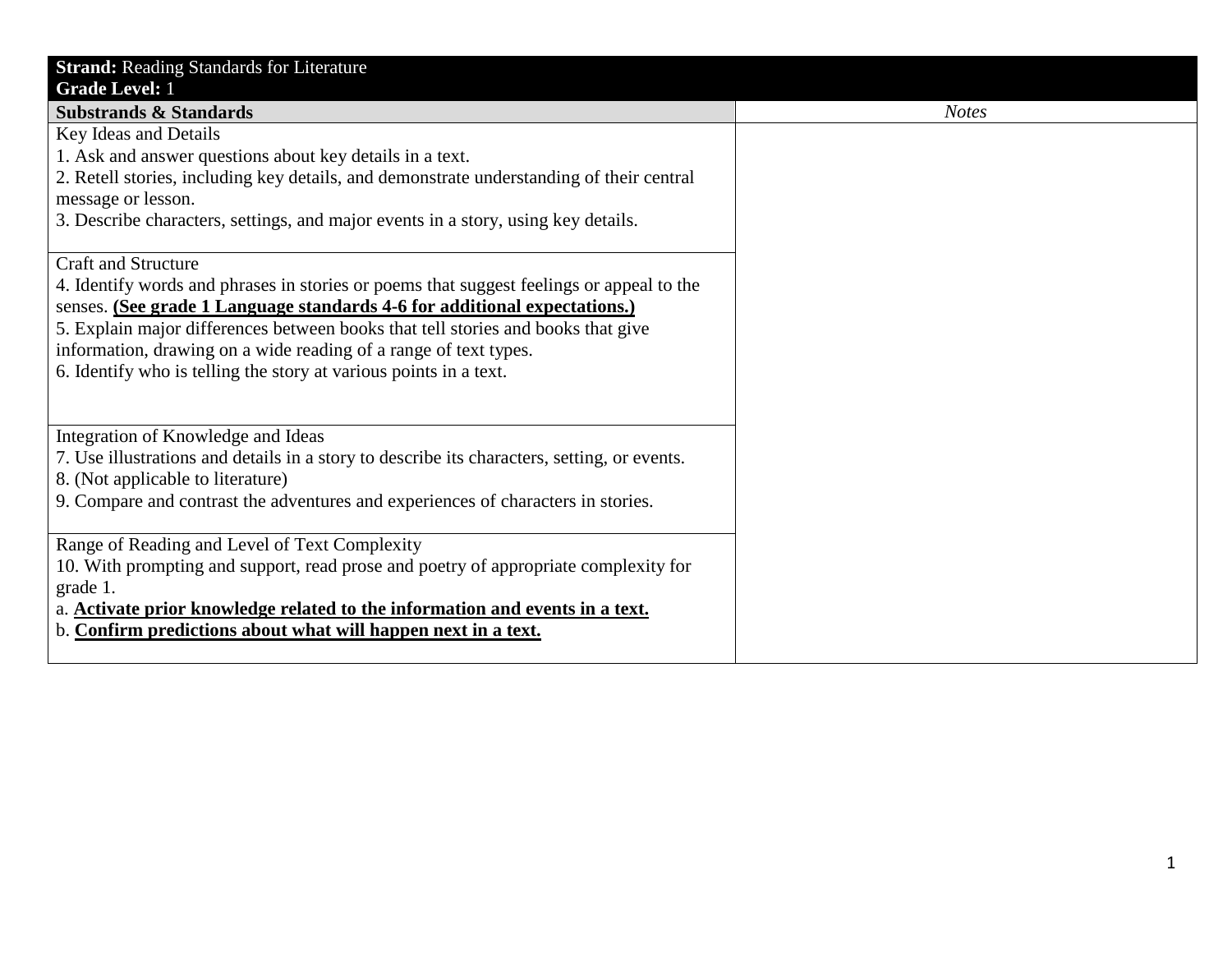| <b>Strand: Reading Standards for Informational Text</b><br><b>Grade Level: 1</b>                                                                                                                                                                                                                                                                                                                                                                                                                                                                          |              |
|-----------------------------------------------------------------------------------------------------------------------------------------------------------------------------------------------------------------------------------------------------------------------------------------------------------------------------------------------------------------------------------------------------------------------------------------------------------------------------------------------------------------------------------------------------------|--------------|
| <b>Substrands &amp; Standards</b>                                                                                                                                                                                                                                                                                                                                                                                                                                                                                                                         | <b>Notes</b> |
| Key Ideas and Details<br>1. Ask and answer questions about key details in a text.<br>2. Identify the main topic and retell key details of a text.<br>3. Describe the connection between two individuals, events, ideas, or pieces of<br>information in a text.                                                                                                                                                                                                                                                                                            |              |
| <b>Craft and Structure</b><br>4. Ask and answer questions to help determine or clarify the meaning of words and<br>phrases in a text. (See grade 1 Language standards 4-6 for additional expectations.)<br>5. Know and use various text structures (e.g., sequence) and text features (e.g.,<br>headings, tables of contents, glossaries, electronic menus, icons) to locate key facts or<br>information in a text.<br>6. Distinguish between information provided by pictures or other illustrations and<br>information provided by the words in a text. |              |
| Integration of Knowledge and Ideas<br>7. Use the illustrations and details in a text to describe its key ideas.<br>8. Identify the reasons an author gives to support points in a text.<br>9. Identify basic similarities in and differences between two texts on the same topic (e.g.,<br>in illustrations, descriptions, or procedures).                                                                                                                                                                                                                |              |
| Range of Reading and Level of Text Complexity<br>10. With prompting and support, read informational texts appropriately complex for<br>grade 1.<br>a. Activate prior knowledge related to the information and events in a text.<br>b. Confirm predictions about what will happen next in a text.                                                                                                                                                                                                                                                          |              |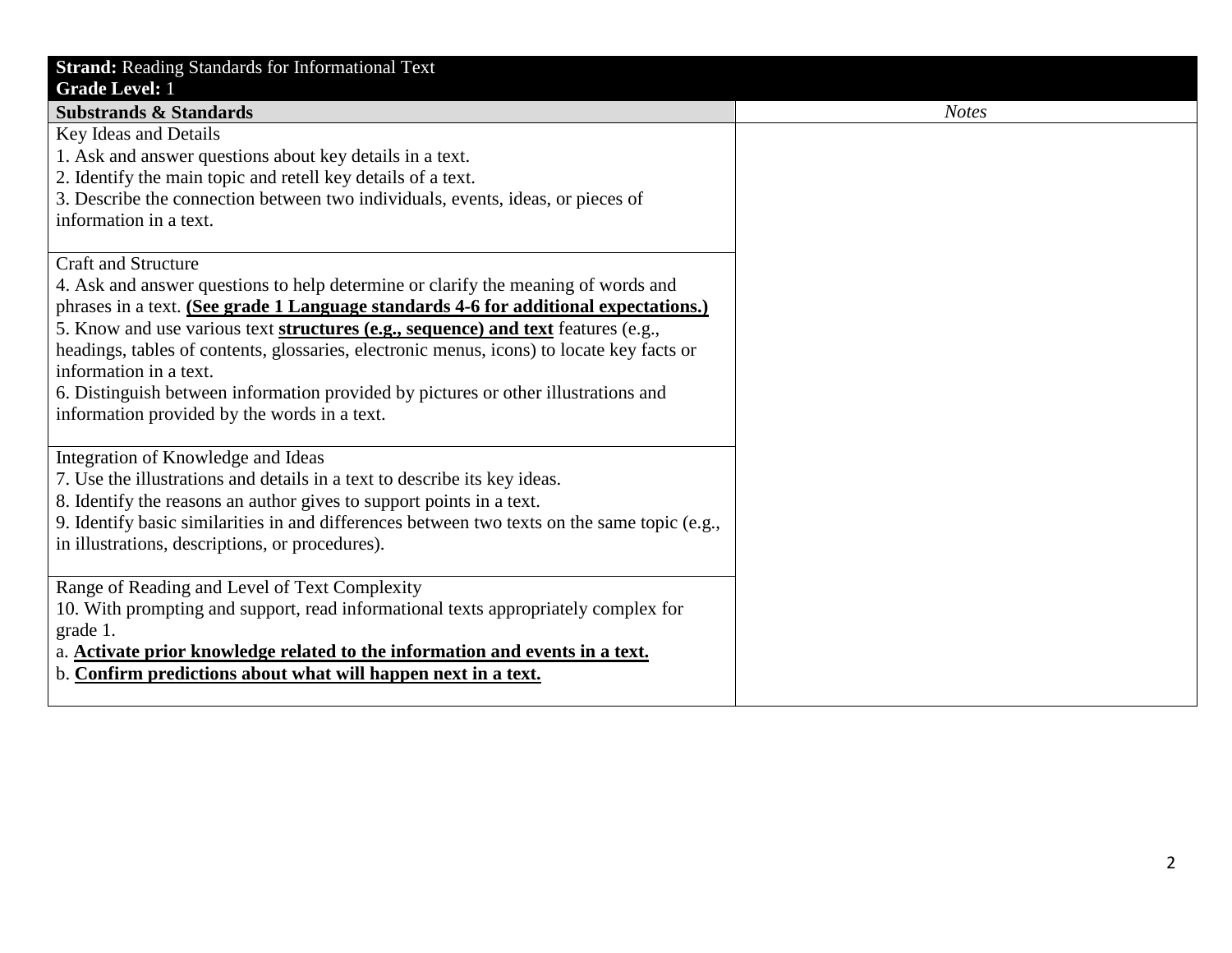| <b>Strand: Reading Standards: Foundational Skills</b>                                                                                                                                                                                                                                                                                                                                                                                                                                                                                                                                                                                                                                                                    |              |
|--------------------------------------------------------------------------------------------------------------------------------------------------------------------------------------------------------------------------------------------------------------------------------------------------------------------------------------------------------------------------------------------------------------------------------------------------------------------------------------------------------------------------------------------------------------------------------------------------------------------------------------------------------------------------------------------------------------------------|--------------|
| <b>Grade Level: 1</b>                                                                                                                                                                                                                                                                                                                                                                                                                                                                                                                                                                                                                                                                                                    |              |
| <b>Substrands &amp; Standards</b>                                                                                                                                                                                                                                                                                                                                                                                                                                                                                                                                                                                                                                                                                        | <b>Notes</b> |
| <b>Print Concepts</b><br>1. Demonstrate understanding of the organization and basic features of print.<br>a. Recognize the distinguishing features of a sentence (e.g., first word, capitalization, ending<br>punctuation).                                                                                                                                                                                                                                                                                                                                                                                                                                                                                              |              |
| Phonological Awareness<br>2. Demonstrate understanding of spoken words, syllables, and sounds (phonemes).<br>a. Distinguish long from short vowel sounds in spoken single-syllable words.<br>b. Orally produce single-syllable words by blending sounds (phonemes), including consonant<br>blends.<br>c. Isolate and pronounce initial, medial vowel, and final sounds (phonemes) in spoken single-<br>syllable words.<br>d. Segment spoken single-syllable words into their complete sequence of individual sounds<br>(phonemes).                                                                                                                                                                                       |              |
| Phonics and Word Recognition<br>3. Know and apply grade-level phonics and word analysis skills in decoding words both in<br>isolation and in text.<br>a. Know the spelling-sound correspondences for common consonant digraphs.<br>b. Decode regularly spelled one-syllable words.<br>c. Know final -e and common vowel team conventions for representing long vowel sounds.<br>d. Use knowledge that every syllable must have a vowel sound to determine the number of<br>syllables in a printed word.<br>e. Decode two-syllable words following basic patterns by breaking the words into syllables.<br>f. Read words with inflectional endings.<br>g. Recognize and read grade-appropriate irregularly spelled words. |              |
| Fluency<br>4. Read with sufficient accuracy and fluency to support comprehension.<br>a. Read on-level text with purpose and understanding.<br>b. Read on-level text orally with accuracy, appropriate rate, and expression on successive<br>readings.<br>c. Use context to confirm or self-correct word recognition and understanding, rereading as<br>necessary.                                                                                                                                                                                                                                                                                                                                                        |              |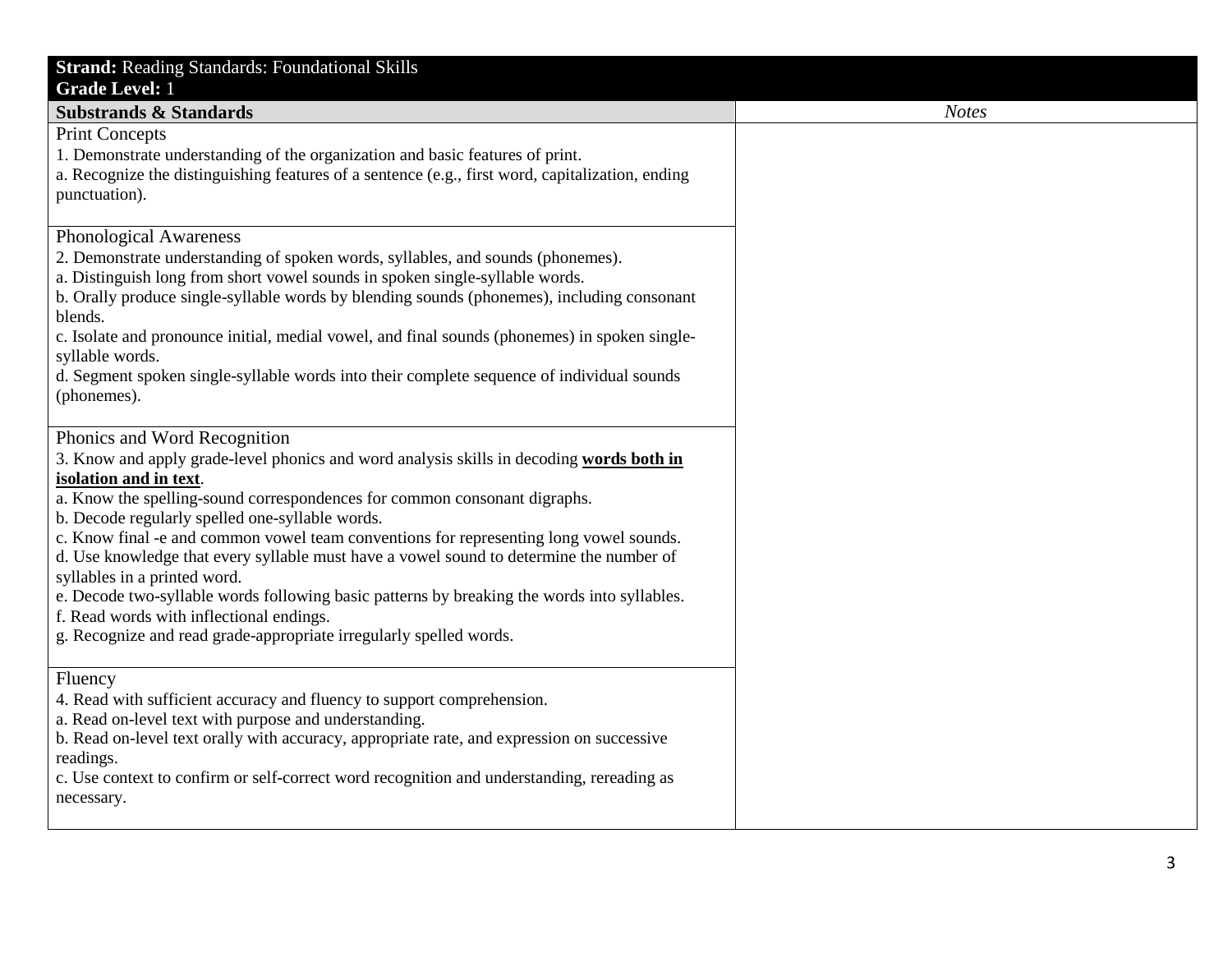| <b>Strand: Writing Standards</b><br><b>Grade Level: 1</b>                                                                                                                                                                                                                                                                                                                                                                                                                                                                                                                                                 |              |
|-----------------------------------------------------------------------------------------------------------------------------------------------------------------------------------------------------------------------------------------------------------------------------------------------------------------------------------------------------------------------------------------------------------------------------------------------------------------------------------------------------------------------------------------------------------------------------------------------------------|--------------|
| <b>Substrands &amp; Standards</b>                                                                                                                                                                                                                                                                                                                                                                                                                                                                                                                                                                         | <b>Notes</b> |
| <b>Text Types and Purposes</b><br>1. Write opinion pieces in which they introduce the topic or name the book they are<br>writing about, state an opinion, supply a reason for the opinion, and provide some sense<br>of closure.<br>2. Write informative/explanatory texts in which they name a topic, supply some facts<br>about the topic, and provide some sense of closure.<br>3. Write narratives in which they recount two or more appropriately sequenced events,<br>include some details regarding what happened, use temporal words to signal event order,<br>and provide some sense of closure. |              |
| Production and Distribution of Writing<br>4. (Begins in grade 2)<br>5. With guidance and support from adults, focus on a topic, respond to questions and<br>suggestions from peers, and add details to strengthen writing as needed.<br>6. With guidance and support from adults, use a variety of digital tools to produce and<br>publish writing, including in collaboration with peers.                                                                                                                                                                                                                |              |
| Research to Build and Present Knowledge<br>7. Participate in shared research and writing projects (e.g., explore a number of "how-to"<br>books on a given topic and use them to write a sequence of instructions).<br>8. With guidance and support from adults, recall information from experiences or gather<br>information from provided sources to answer a question.<br>9. (Begins in grade 4)                                                                                                                                                                                                        |              |
| Range of Writing<br>10. (Begins in grade $2$ )                                                                                                                                                                                                                                                                                                                                                                                                                                                                                                                                                            |              |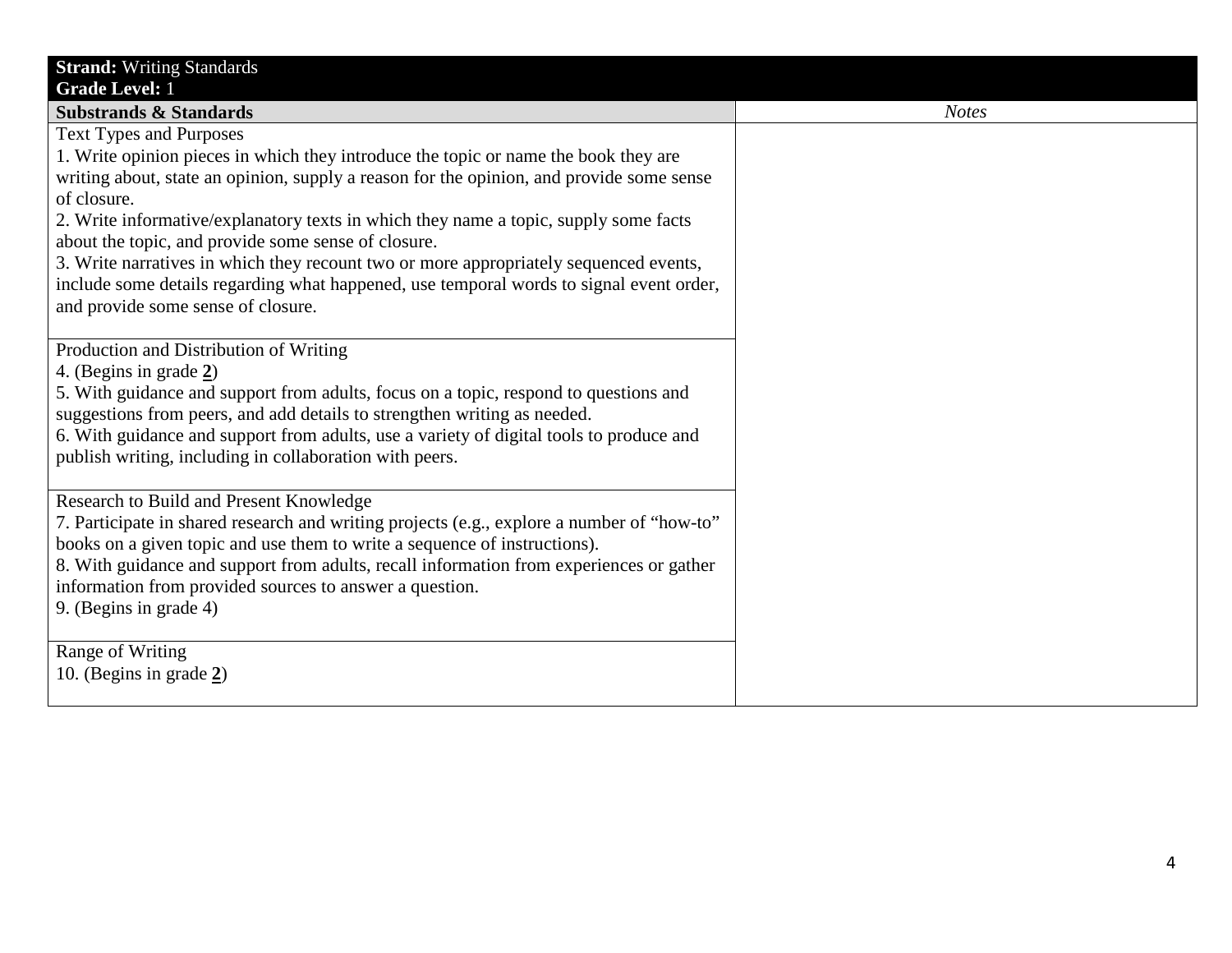| <b>Strand:</b> Speaking and Listening Standards                                            |  |
|--------------------------------------------------------------------------------------------|--|
| <b>Grade Level: 1</b>                                                                      |  |
| <b>Substrands &amp; Standards</b>                                                          |  |
| Comprehension and Collaboration                                                            |  |
| 1. Participate in collaborative conversations with diverse partners about grade 1 topics   |  |
| and texts with peers and adults in small and larger groups.                                |  |
| a. Follow agreed-upon rules for discussions (e.g., listening to others with care, speaking |  |
| one at a time about the topics and texts under discussion).                                |  |
| b. Build on others' talk in conversations by responding to the comments of others          |  |
| through multiple exchanges.                                                                |  |
| c. Ask questions to clear up any confusion about the topics and texts under discussion.    |  |
| 2. Ask and answer questions about key details in a text read aloud or information          |  |
| presented orally or through other media.                                                   |  |
| a. Give, restate, and follow simple two-step directions.                                   |  |
| 3. Ask and answer questions about what a speaker says in order to gather additional        |  |
| information or clarify something that is not understood.                                   |  |
|                                                                                            |  |
| Presentation of Knowledge and Ideas                                                        |  |
| 4. Describe people, places, things, and events with relevant details, expressing ideas and |  |
| feelings clearly.                                                                          |  |
| a. Memorize and recite poems, rhymes, and songs with expression.                           |  |
| 5. Add drawings or other visual displays to descriptions when appropriate to clarify       |  |
| ideas, thoughts, and feelings.                                                             |  |
| 6. Produce complete sentences when appropriate to task and situation. (See grade 1)        |  |
| Language standards 1 and 3 for specific expectations.).                                    |  |
|                                                                                            |  |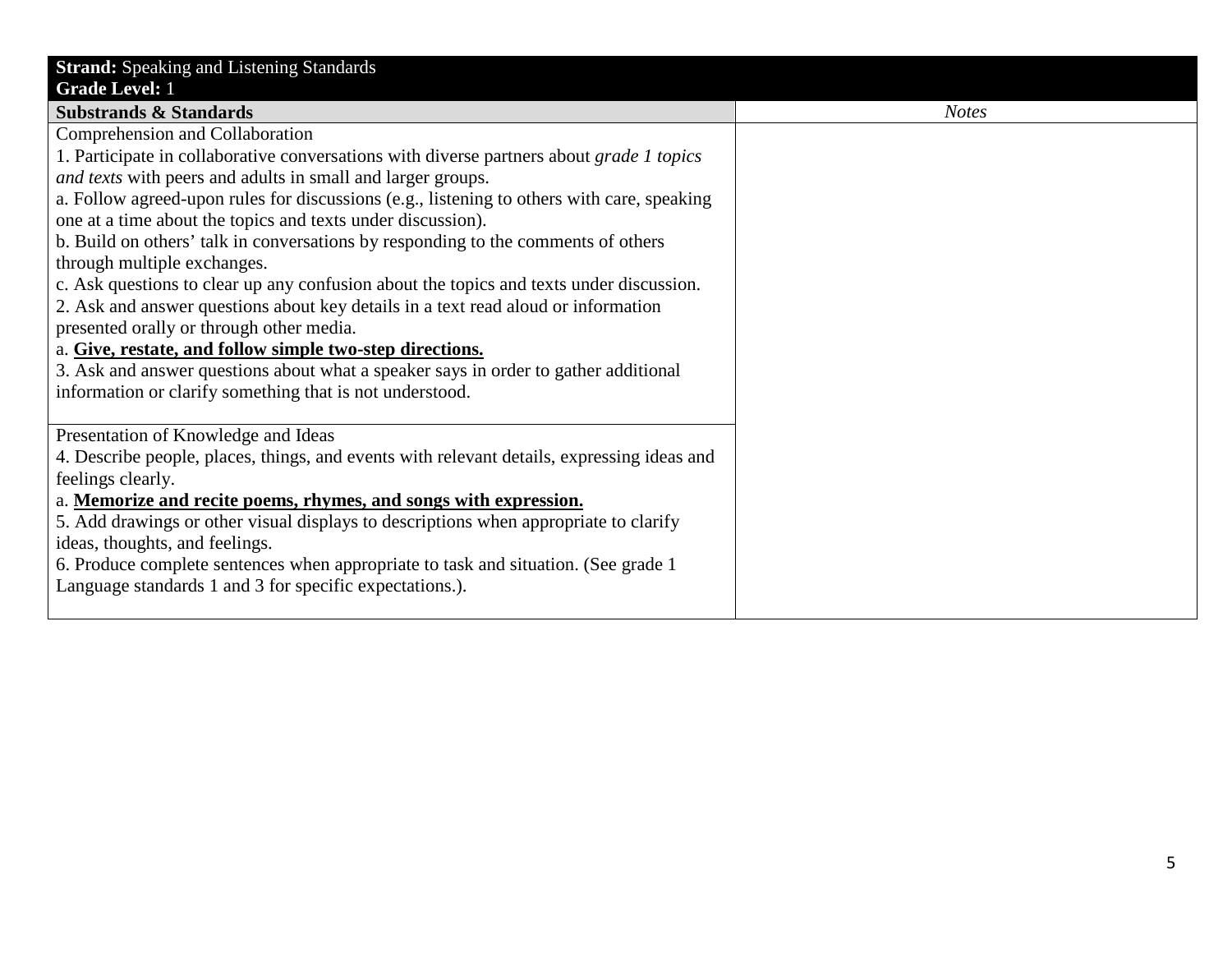| <b>Strand:</b> Language Standards                                                               |              |
|-------------------------------------------------------------------------------------------------|--------------|
| <b>Grade Level: 1</b>                                                                           |              |
| <b>Substrands &amp; Standards</b>                                                               | <b>Notes</b> |
| <b>Conventions of Standard English</b>                                                          |              |
| 1. Demonstrate command of the conventions of standard English grammar and usage                 |              |
| when writing or speaking.                                                                       |              |
| a. Print all upper- and lowercase letters.                                                      |              |
| b. Use common, proper, and possessive nouns.                                                    |              |
| c. Use singular and plural nouns with matching verbs in basic sentences (e.g., <i>He hops</i> ; |              |
| We hop).                                                                                        |              |
| d. Use personal (subject, object), possessive, and indefinite pronouns (e.g., I, me, my;        |              |
| they, them, their, anyone, everything).                                                         |              |
| e. Use verbs to convey a sense of past, present, and future (e.g., Yesterday I walked           |              |
| home; Today I walk home; Tomorrow I will walk home).                                            |              |
| f. Use frequently occurring adjectives.                                                         |              |
| g. Use frequently occurring conjunctions (e.g., and, but, or, so, because).                     |              |
| h. Use determiners (e.g., articles, demonstratives).                                            |              |
| i. Use frequently occurring prepositions (e.g., <i>during, beyond, toward</i> ).                |              |
| j. Produce and expand complete simple and compound declarative, interrogative,                  |              |
| imperative, and exclamatory sentences in response to prompts.                                   |              |
| 2. Demonstrate command of the conventions of standard English capitalization,                   |              |
| punctuation, and spelling when writing.                                                         |              |
| a. Capitalize dates and names of people.                                                        |              |
| b. Use end punctuation for sentences.                                                           |              |
| c. Use commas in dates and to separate single words in a series.                                |              |
| d. Use conventional spelling for words with common spelling patterns and for frequently         |              |
| occurring irregular words.                                                                      |              |
| e. Spell untaught words phonetically, drawing on phonemic awareness and spelling                |              |
| conventions.                                                                                    |              |
| Knowledge of Language                                                                           |              |
| 3. (Begins in grade 2)                                                                          |              |
| Vocabulary Acquisition and Use                                                                  |              |
| 4. Determine or clarify the meaning of unknown and multiple-meaning words and                   |              |
| phrases based on <i>grade 1 reading and content</i> , choosing flexibly from an array of        |              |
| strategies.                                                                                     |              |
| a. Use sentence-level context as a clue to the meaning of a word or phrase.                     |              |